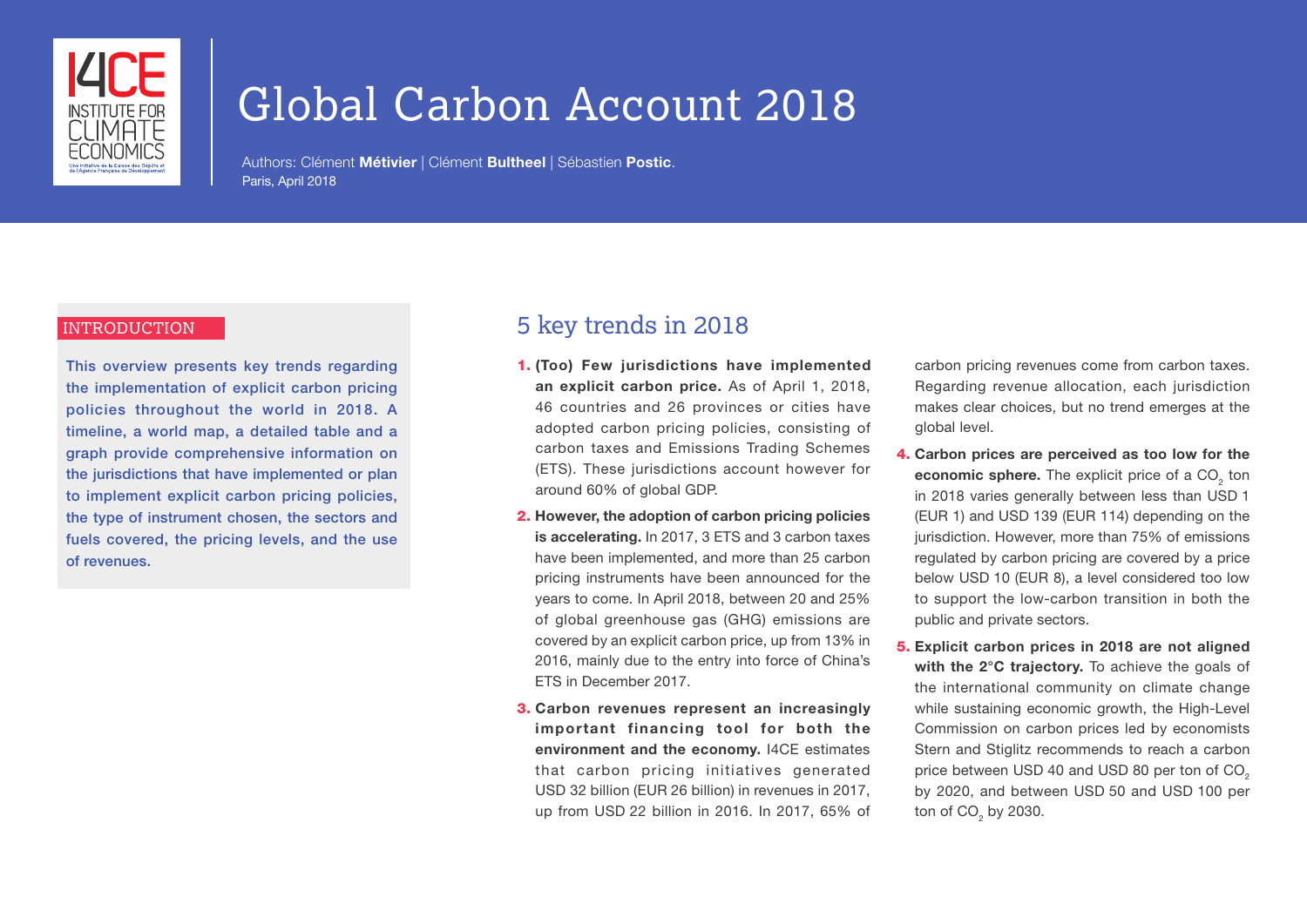

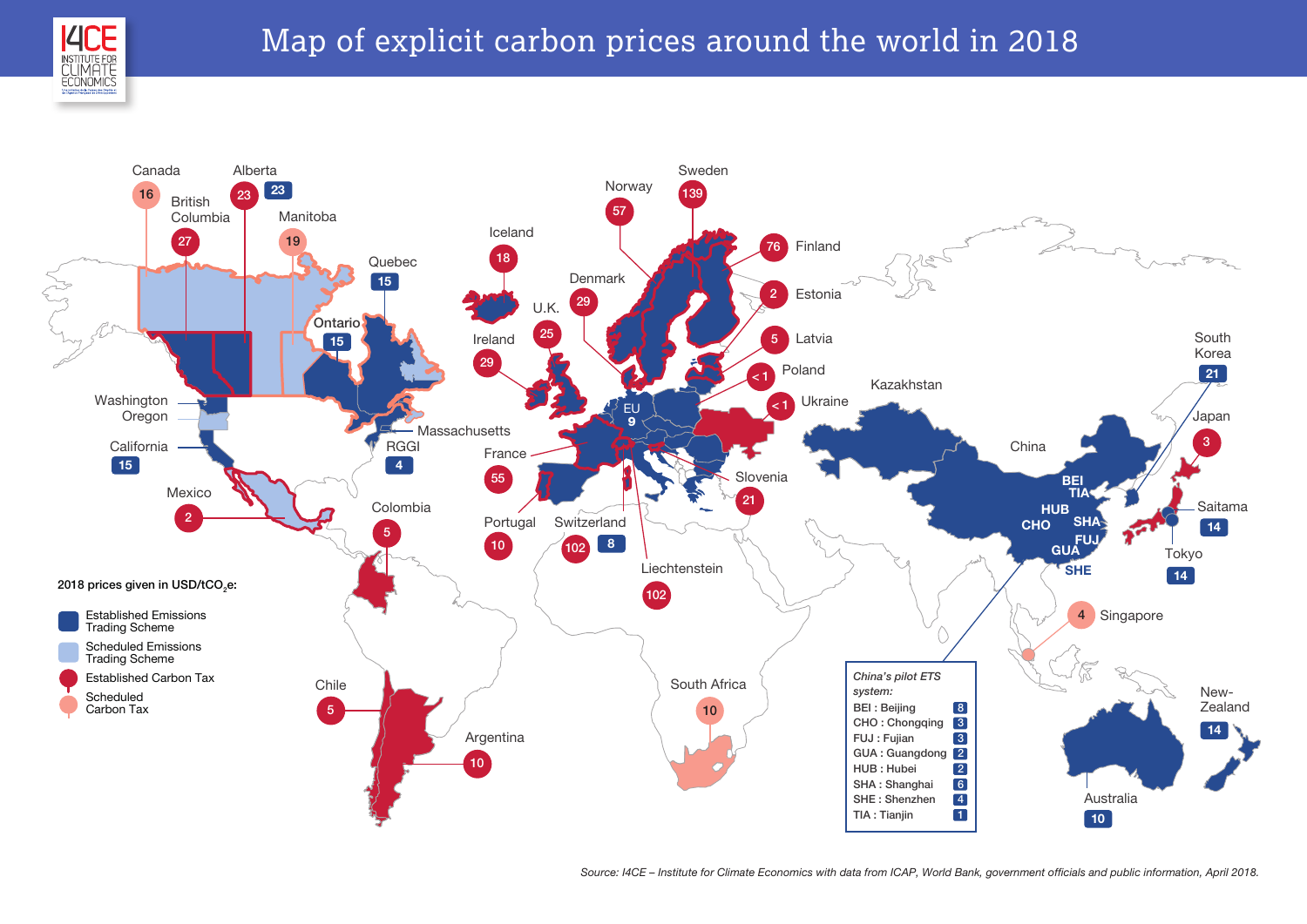

Instruments:

## Features of carbon prices in 2018

|                         | a a                  | <b>ESTABLISHED EMISSIONS TRADING SCHEME</b><br><b>SCHEDULED EMISSIONS TRADING SCHEME</b> | m.                             | <b>ESTABLISHED CARBON TAX</b><br><b>SCHEDULED CARBON TAX</b> |                         |  |
|-------------------------|----------------------|------------------------------------------------------------------------------------------|--------------------------------|--------------------------------------------------------------|-------------------------|--|
| <b>Jurisdiction</b>     | <b>Start</b><br>year | Price in USD/tCO <sub>2</sub><br>(nominal value)<br>$\bf o$                              | Share of<br>emissions (%)<br>❷ | Sectoral scope                                               | <b>Fuels</b><br>covered |  |
| Finland                 | 1990                 | 76                                                                                       | 36                             |                                                              |                         |  |
| Poland                  | 1990                 | $\leq 1$                                                                                 | 4                              |                                                              |                         |  |
| <b>Norway</b>           | 1991                 | 57                                                                                       | 60                             |                                                              |                         |  |
| Sweden                  | 1991                 | 139                                                                                      | 40                             |                                                              |                         |  |
| <b>Denmark</b>          | 1992                 | 29                                                                                       | 40                             |                                                              |                         |  |
| <b>Slovenia</b>         | 1996                 | 21                                                                                       | 24                             |                                                              |                         |  |
| <b>Estonia</b>          | 2000                 | $\overline{2}$                                                                           | 3                              |                                                              |                         |  |
| Latvia                  | 2004                 | 5                                                                                        | 15                             |                                                              |                         |  |
| <b>British Columbia</b> | 2008                 | 27                                                                                       | 70                             |                                                              |                         |  |
| Liechtenstein           | 2008                 | 102                                                                                      | 26                             |                                                              |                         |  |
| Switzerland             | 2008                 | 102                                                                                      | 33                             |                                                              |                         |  |
| Iceland                 | 2010                 | 18                                                                                       | 55                             |                                                              |                         |  |
| <b>Ireland</b>          | 2010                 | 29                                                                                       | 49                             |                                                              |                         |  |
| <b>Ukraine</b>          | 2011                 | $\leq 1$                                                                                 | 71                             |                                                              |                         |  |
| Japan                   | 2012                 | 3                                                                                        | 68                             |                                                              |                         |  |
| <b>United-Kingdom</b>   | 2013                 | 25                                                                                       | 23                             |                                                              |                         |  |
| <b>France</b>           | 2014                 | 55                                                                                       | 35                             |                                                              |                         |  |
| <b>Mexico</b>           | 2014                 | $\overline{2}$                                                                           | 46                             |                                                              |                         |  |
| Portugal                | 2015                 | 10                                                                                       | 29                             |                                                              |                         |  |
| <b>Alberta</b>          | 2017                 | 23                                                                                       | 45                             |                                                              |                         |  |
| <b>Chile</b>            | 2017                 | 5                                                                                        | 42                             |                                                              |                         |  |
| Colombia                | 2017                 | $\overline{5}$                                                                           | 24                             |                                                              |                         |  |
| Argentina               | 2018                 | 10                                                                                       | <b>NA</b>                      |                                                              |                         |  |
| Manitoba                | 2018                 | 19                                                                                       | 50                             |                                                              |                         |  |
| <b>Canada</b>           | 2019                 | 16                                                                                       | <b>NA</b>                      |                                                              |                         |  |
| Singapore               | 2019                 | $\overline{4}$                                                                           | 80                             |                                                              |                         |  |
| <b>South Africa</b>     | 2019                 | 10                                                                                       | 80                             |                                                              |                         |  |

| Sectors:<br>Fuels:        |                              |                                                                                |                               |                                |                       |  |
|---------------------------|------------------------------|--------------------------------------------------------------------------------|-------------------------------|--------------------------------|-----------------------|--|
| <b>ENERGY</b><br>INDUSTRY | <b>BUILDING</b><br>TRANSPORT |                                                                                | <b>WASTE</b><br><b>NUMBER</b> | <b>COAL</b><br><b>OIL</b>      | <b>GAS</b>            |  |
| <b>Jurisdiction</b>       |                              | Price in USD/tCO <sub>2</sub><br><b>Start</b><br>(nominal value)*<br>year<br>Q |                               | Share of<br>emissions (%)<br>0 | <b>Sectoral scope</b> |  |
| <b>European Union</b>     |                              | 2005                                                                           | 9                             | 45                             |                       |  |
| <b>Alberta</b>            |                              | 2007                                                                           | 23                            | 45                             |                       |  |
| New-Zealand**             |                              | 2008                                                                           | 14                            | 51                             |                       |  |
| <b>Switzerland</b>        |                              | 2008                                                                           | 8                             | 11                             |                       |  |
| <b>RGGI</b>               |                              | 2009                                                                           | $\overline{4}$                | 20                             |                       |  |
| <b>Tokyo</b>              |                              | 2010                                                                           | 14                            | 20                             |                       |  |
| <b>Saitama</b>            |                              | 2011                                                                           | 14                            | 18                             |                       |  |
| California                |                              | 2012                                                                           | 15                            | 85                             |                       |  |
| <b>Kazakhstan</b>         |                              | 2013                                                                           | $\mathbf 0$                   | 50                             |                       |  |
| Quebec                    |                              | 2013                                                                           | 15                            | 85                             |                       |  |
|                           | <b>Beijing</b>               | 2013                                                                           | 8                             | 45                             |                       |  |
|                           | Guangdong                    | 2013                                                                           | $\overline{2}$                | 60                             |                       |  |
|                           | Shanghai                     | 2013                                                                           | 6                             | 57                             |                       |  |
|                           | Shenzhen                     | 2013                                                                           | $\overline{4}$                | 40                             |                       |  |
| China                     | Tianjin                      | 2013                                                                           | 1                             | 55                             |                       |  |
|                           | Chongqing                    | 2014                                                                           | 3                             | 40                             |                       |  |
|                           | <b>Hubei</b>                 | 2014                                                                           | $\overline{2}$                | 35                             |                       |  |
|                           | Fujian                       | 2016                                                                           | 3                             | 60                             |                       |  |
|                           | National***                  | 2017                                                                           | <b>NA</b>                     | 30                             |                       |  |
| <b>South Korea</b>        |                              | 2015                                                                           | 21                            | 68                             |                       |  |
| <b>Australia</b>          |                              | 2016                                                                           | 10                            | 50                             |                       |  |
| <b>British Columbia</b>   |                              | 2016                                                                           | <b>NA</b>                     | $\mathbf{0}$                   |                       |  |
| Ontario                   |                              | 2017                                                                           | 15                            | 82                             |                       |  |
| Washington                |                              | 2017                                                                           | <b>NA</b>                     | 67                             |                       |  |
| <b>Massachusetts</b>      |                              | 2018                                                                           | $\mathbf{0}$                  | 20                             |                       |  |
| <b>Mexico</b>             |                              | 2018                                                                           | <b>NA</b>                     | <b>NA</b>                      |                       |  |
| Canada                    |                              | 2019                                                                           | <b>NA</b>                     | <b>NA</b>                      |                       |  |
| Manitoba                  |                              | 2019                                                                           | <b>NA</b>                     | <b>NA</b>                      |                       |  |
| Oregon                    |                              | 2021                                                                           | <b>NA</b>                     | <b>NA</b>                      |                       |  |

#### **Price in USD/tCO<sub>2</sub>:**

 $\Box$  Less than 10 Between 11 and 30 More than 30

<sup>2</sup> Share of emissions covered: Less than 35% Between 36% and 65% More than 65%

*\* ETS prices: mean values observed between April 2017 and April 2018. Tax prices observed on April 1, 2018.*

*\*\* The ETS in New Zealand also covers the forest sector. \*\*\* China's national ETS was launched in December 2017,* 

*it will be fully operational in 2020.*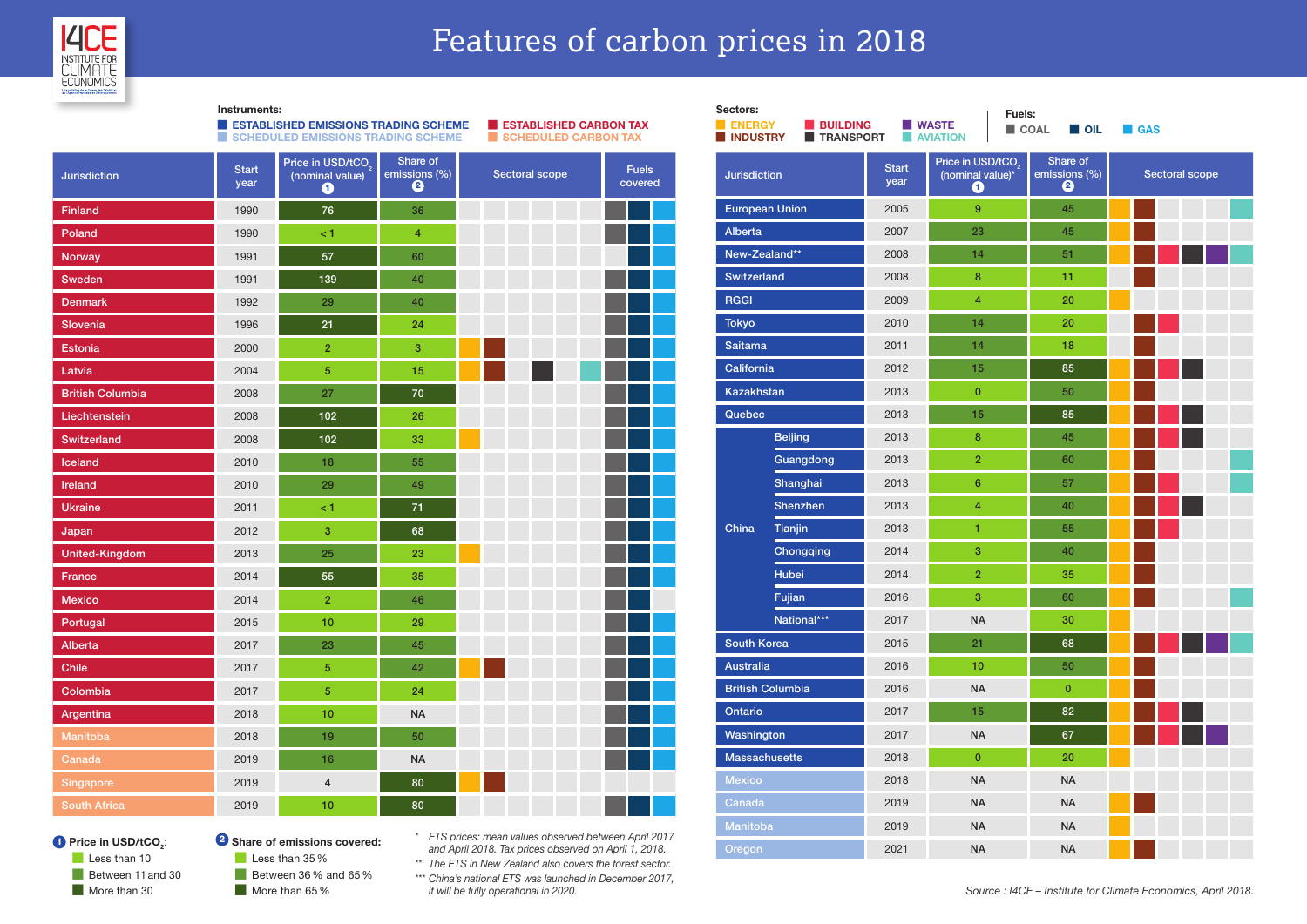

2

 $\Box$ 

 $\Box$  $\blacksquare$ 

1

 $\mathcal{C}^{\mathcal{A}}$  $\mathcal{L}_{\mathcal{A}}$  $\mathcal{O}(\mathbb{R}^d)$  $\overline{\phantom{a}}$  $\overline{\phantom{a}}$ 

## Carbon pricing: use of revenues (in million USD)